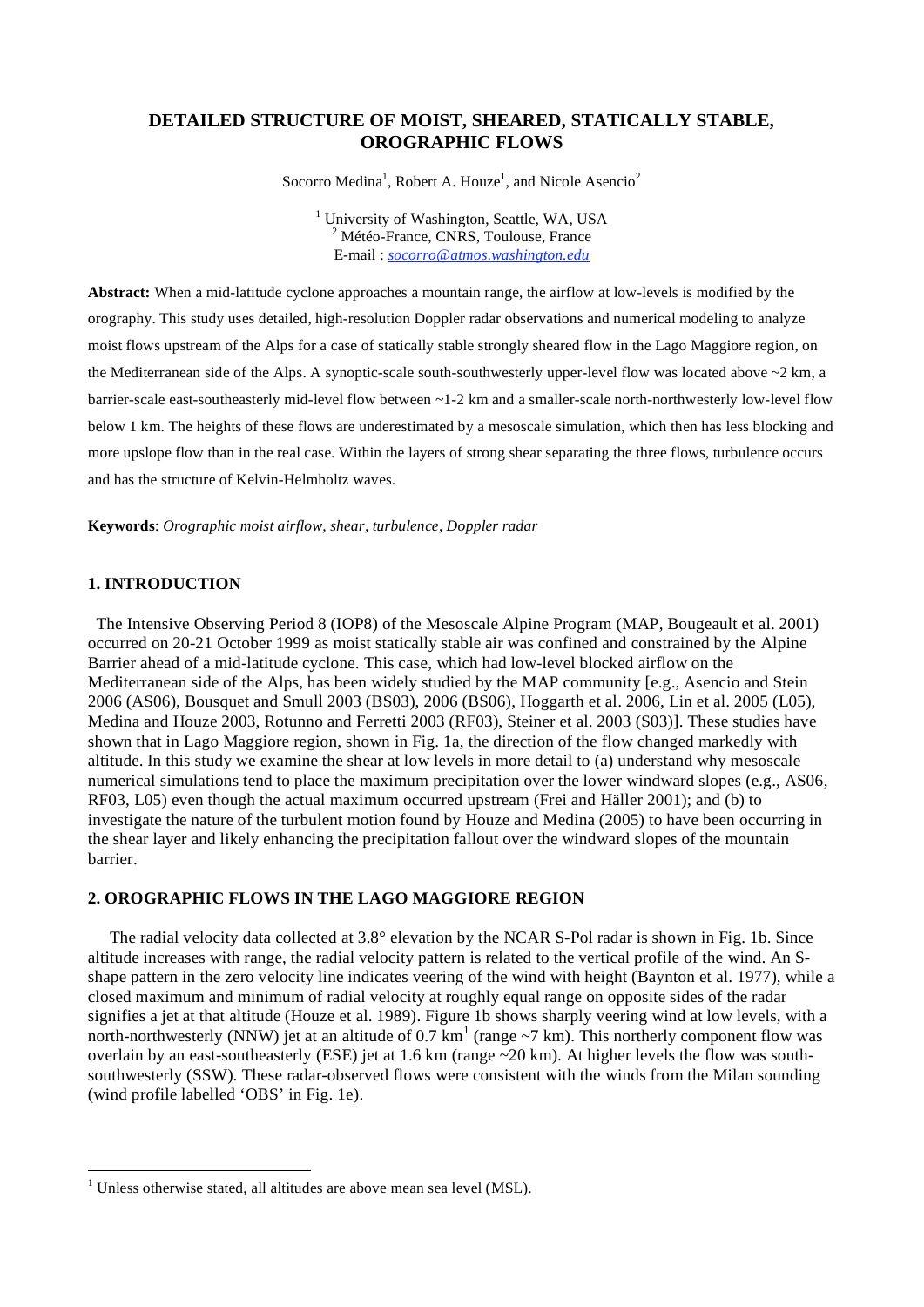

**Figure 1**: (a) Terrain height (km) in Lago Maggiore and S-Pol radar range rings at 10 km intervals. (b) S-Pol radar radial velocity (m s<sup>-1</sup>) at 00 UTC 21 October 1999 from 3.8 deg Plan Position Indicator (PPI). (c) As in (a) but displaying azimuth in the x-axis and range in the y-axis. One and a half azimuth cycles are shown for clarity. (d) Rangeazimuth display of data shown in (b), with height (km) shown in the right y-axis. The black horizontal lines, at  $\sim$ 1 and  $\sim$ 2 km height, mark the separation between the low-, mid-, and upper-level flows. (e) Skew-T plot of Milan sounding at 00 UTC 21 October 1999. The numbers to the right of the y-axis correspond to height (m). The observed wind profile is labeled 'OBS', while the one labeled 'SIM' is from a Meso-NH mesoscale simulation of IOP8. (f) As in (d) but for 09 UTC 21 October 1999.

Before IOP8, a cold and stable air mass entered the western edge of the Po Basin, preventing the incoming, synoptically driven, SSW flow associated with IOP8 from entering this region (BS03). SSW flow from the Adriatic turned cyclonically and was channelled between the Alps and the Apennines, forming the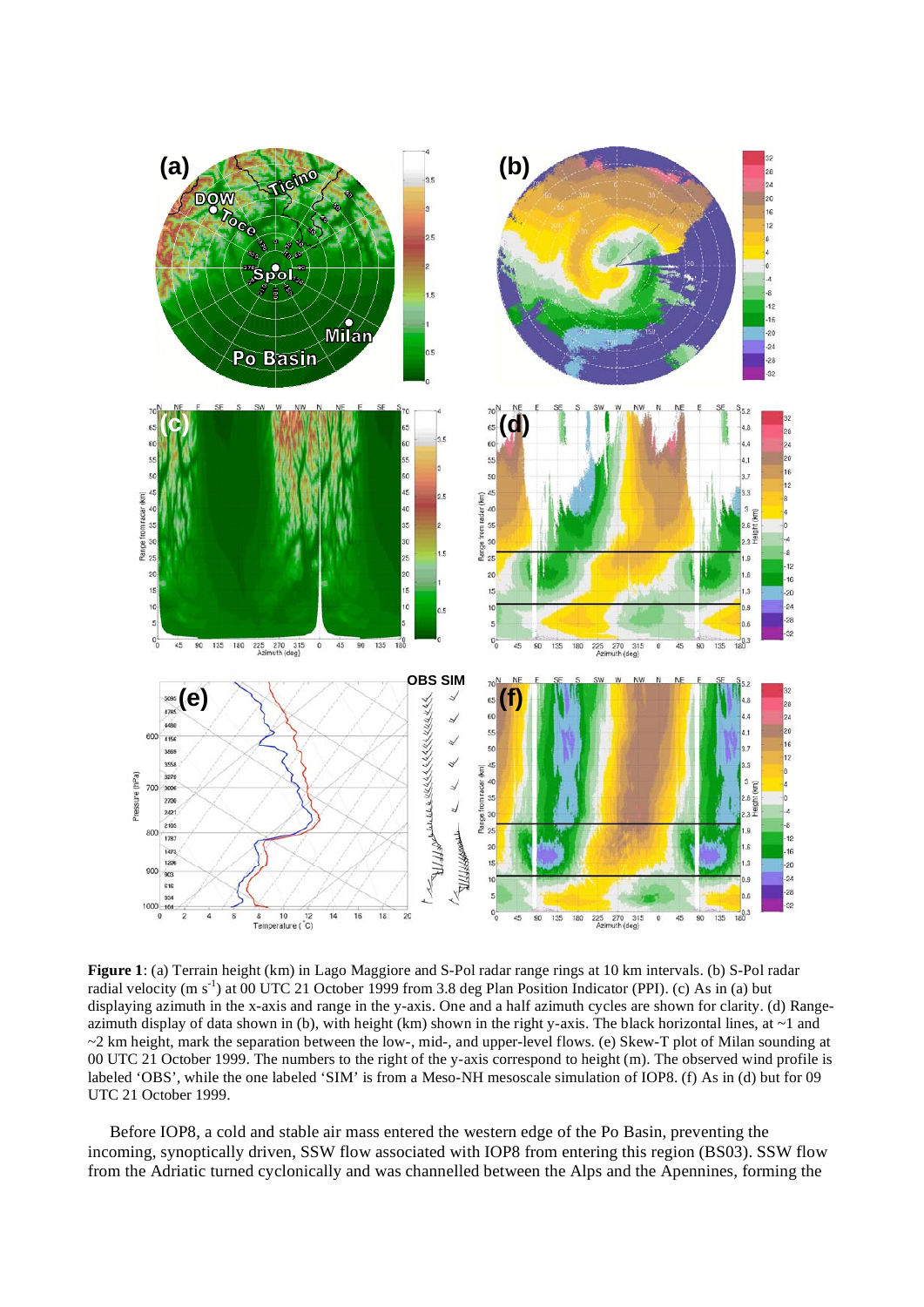ESE flow seen in Fig. 1b (BS06). At higher levels, the synoptic SSW airstream flowed unimpeded by terrain over the region (Fig. 1b). The low-level NNW flow was draining out of the exit of the Toce and Ticino valleys into the Po Basin (Fig. 1a). S03 suggested that this flow formed as diabatic cooling from melting of precipitation drove a drainage flow, since the NNW flow layer coincided with the radar bright band. AS06 confirmed this hypothesis in a mesoscale simulation of IOP8 and identified the NNW, ESE, and SSW flows described above as valley, regional and synoptic circulations, respectively.

A range-azimuth (RA) plot in rectangular coordinates shows the vertical extent of these flows (Fig 1d). The low-level flow, which was located below ~1 km height (denoted by the lower black horizontal line), had a minimum (toward the radar) at  $\sim$ 330° and a maximum (away from radar) at  $\sim$ 180°, denoting NNW flow. The outline of this flow conforms to the horizontal shape of the Alpine barrier at azimuths between 270° and 30° and ranges between 5-15 km (Fig 1c). The mid-level flow, which was located roughly between 1 and 2 km (corresponding to the black horizontal lines in Fig. 1d), shows a minimum at  $\sim$ 120 $\degree$  and a maximum at  $\sim$ 300 $^{\circ}$ , indicating ESE. The upper-level flow, located above  $\sim$ 2 km, was SSW.

#### **3. MESOSCALE SIMULATION OF OROGRAPHIC FLOWS**

Simulated winds at Milan from the Meso-NH simulation of AS06 are shown in Fig. 1e (wind profile labelled 'SIM'). The simulation captured well the overall behaviour of the flows. The altitude of the top edge of the simulated low-level and mid-level flows was slightly lower than in the observations. AS06 state that these two flows contributed to the flow reversal and blocked configuration seen during IOP8. The underestimation in the altitude of these flows in the simulation (and hence of the blocking) may have been responsible for the overestimation of the accumulated precipitation on the Lago Maggiore slopes (Fig. 8 of AS06).

### **4. EVIDENCE OF TURBULENCE**

Figure 1f shows a RA plot of radial velocity at ~0900 UTC 21 October, a time when high rain-rates and echo-tops were measured within the Toce Valley (Fig. 6c,d of S03). At this time, the mid-level flow had a strongly negative (inbound) jet at  $\sim 90-120^\circ$  (ESE) at 1.3 km height. At higher levels, the inbound flow consisted of a south-southeasterly minimum extending upward from  $\sim$ 2 km height. The outbound flow also exhibited an extremum above  $\sim$  2 km. However, at midlevels (1-2 km) there was no outbound counterpart to the inbound ESE jet, and the outbound flow between 1-2 km height exhibited large spatial standard deviation, consistent with the presence of turbulence (Newsom et al. 2000). Houze and Medina (2005) presented evidence from high-resolution vertically pointing Doppler radar data that during IOP8 and other statically stable orographic cases, turbulence-induced cellular updrafts form in a shear layer over the windward slopes of the barrier. They suggested that the persistent layer of intermittent strong updrafts enhances the precipitation over the windward slope by quickly removing the orographically generated condensate before it is advected to the lee side of the barrier.

The high shear (Fig. 1b,d,f) and stable static stability (Fig. 1e) observed during this case were consistent with the occurrence of shear-induced turbulence (Richardson number  $\langle \frac{1}{4} \rangle$ ). Figure 2 shows an example of Kevin-Helmholtz (KH) billows observed by the X-band scanning Doppler on Wheels (DOW) radar (S03), located inside the Toce Valley (Fig. 1a), in a range-height indicator (RHI) collected in the down-valley direction. Evidence of cellular overturning is seen in the radial velocity perturbations of vertical and horizontal scales of ~1 km and 4 km, respectively (Fig. 2a). Previous investigators (e.g., Chapman and Browning 1997, 1999) have noted that KH billows located in a shear layer exhibit a "braided" or shearsplitting structure such as that seen in Fig. 2b, which shows the radial velocity shear<sup>2</sup>.

#### **5. CONCLUSIONS**

The complex, moist, and orographically modified flows observed in Lago Maggiore region during IOP8 were documented using detailed radar observations collected during MAP. Three flows were clearly evident

<sup>&</sup>lt;sup>2</sup> The billows were observed at close ranges and at low elevation angles, hence the shear was calculated as the difference in the radial velocities between gates adjacent in elevation divided by the vertical distance separating the gates. Since the jet seen in Fig. 2a is less than zero, the negative of the radial was used in the calculation.